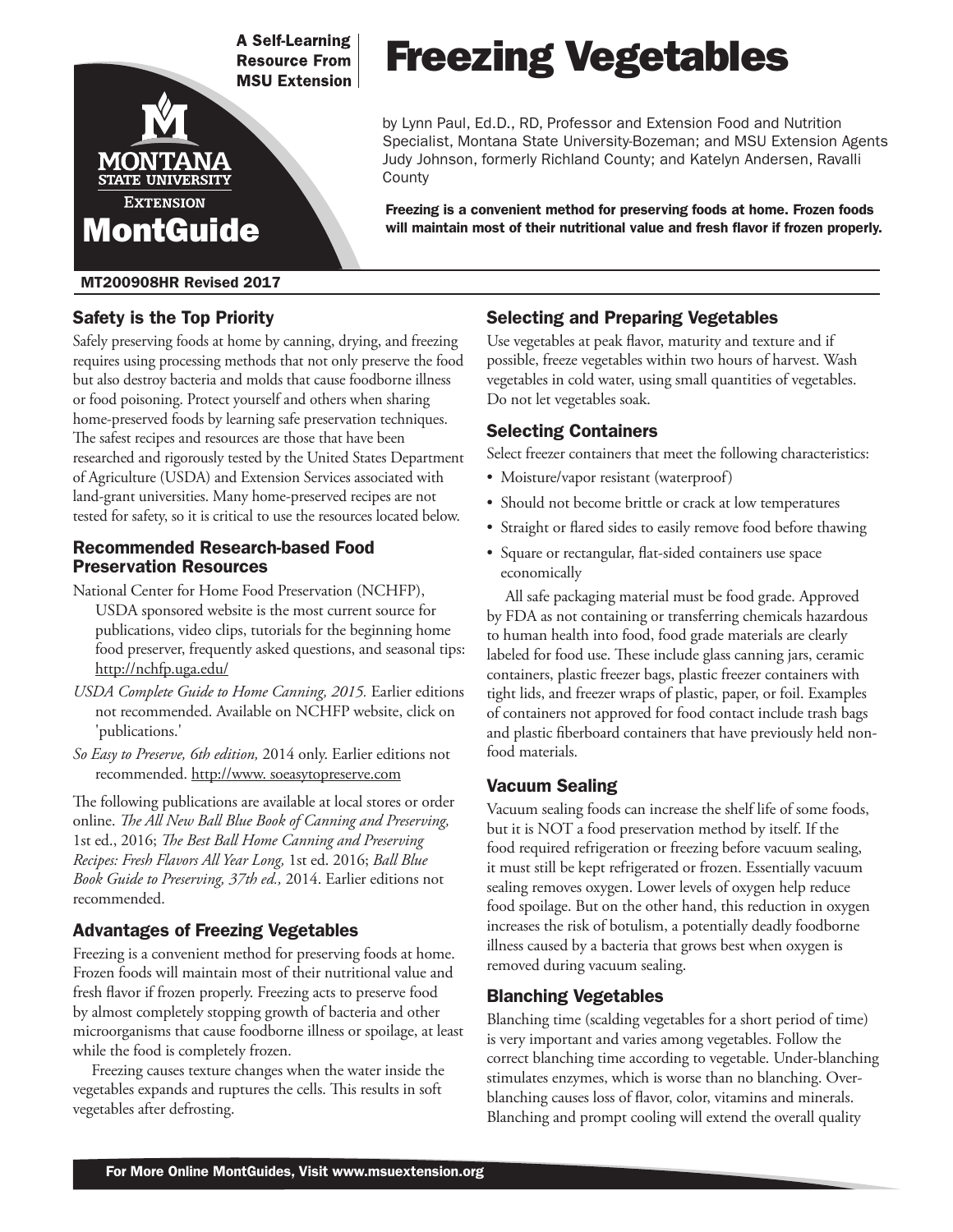of the vegetable by slowing enzyme action that can cause loss of quality, flavor, texture, and nutrients. It will also destroy some bacteria that can cause spoilage and remove additional dirt. Blanching will cause some wilting or softening of vegetables, making them easier to pack.

## Blanching and Cooling Methods

## *Water Blanching*

- In a blancher or large kettle with lid, bring at least one gallon of water to a rapid boil per pound of vegetable.
- Place vegetables in a metal basket or cheesecloth and lower into boiling water and cover with lid.
- Water should return to boil within one minute; if not, too large a quantity of vegetables is being used.
- Start counting time as soon as the water returns to a boil.
- Keep the heat on high for the total blanching time. It is very important to follow the recommended blanching time for each vegetable.
- Follow cooling directions to stop the cooking process and follow directions for packing and freezing.

## *Microwave Blanching (not recommended)*

Blanching in the microwave is not recommended because research has shown that some enzymes may not be inactivated.

## *Cooling*

- Cooling vegetables should take as long as blanching time.
- Drain vegetables thoroughly after cooling as extra moisture can cause loss of quality.
- Cool by plunging the basket or bag of vegetables immediately into a large quantity of cold water (60°F or lower).

## Packing Methods

Headspace is required for most vegetable packs except tray pack. Headspace is the amount of empty space between food and the top of the container that should be left and is necessary for expansion of the food as it freezes.

## *Dry Pack*

- Tightly pack the blanched, cooled and drained vegetables leaving ½ inch of headspace for rigid containers.
- Leave three inches of headspace for freezer bags and push out air in the bag. Keep the zippered spaces and channels completely dry and free of moisture, or frozen crystals can break the seal in storage.
- Headspace is not necessary for foods such as broccoli and asparagus that do not pack tightly.

# *Tray Pack*

- Place blanched, chilled and well-drained vegetables in a single layer in shallow trays or pans.
- Place in freezer until firm (check after one hour), then remove and quickly fill containers or bags.
- Headspace is not a consideration for tray pack.
- Quickly close rigid containers. If using freezer bags, quickly press out air and close. Freeze immediately.
- Keep the zippered spaces and channels completely dry and free of moisture, or frozen crystals can break the seal in storage.
- Pack tray vegetables loosely so the desired amount can be poured from the container and the package reclosed.

# Labeling, Thawing and Storing

- Leave space between packages so air can circulate while the vegetables are freezing. After the product is frozen, store packages close together.
- Use freezer tape to seal the lids of loose fitting containers.
- Label each package with the following information: vegetable and form (sliced, whole, etc.), added ingredients, date, and amount. Label with tape, marker or gummed labels – all made specifically for freezing.
- Freezer should be 0°F. Lower freezer to -10°F 24 hours prior to freezing foods to facilitate quick freezing. Storing frozen foods above 0°F increases the deterioration of food.
- Keep vegetables frozen for no longer than 12 months for best quality.
- If the freezer stops working, vegetables can be safely refrozen if they still contain ice crystals or if they are thawed but are still cold (40°F) for no longer than one or two days. If safely refrozen, vegetables will typically have reduced quality.
- Safely thaw foods in refrigerator (best), microwave on defrost, or submerge container in cold water. Do not thaw at room temperature due to safety and quality concerns.

# Vegetable Freezing Guide

*NOTE: Blanching times given are for elevations 5,000 feet or lower. Add one minute to times given for altitudes above 5,000 feet.*

# *Asparagus*

Select young, tender stalks with compact tips. Remove or break off tough ends and scales. Wash thoroughly. Sort by size. Cut to fit containers or in 2 inch lengths. Water blanch small stalks 2 minutes, medium stalks 3 minutes and large stalks 4 minutes. Dry pack with no headspace, or tray pack.

# *Beans – Green*

Select young, tender stringless beans. Wash thoroughly, remove ends and sort for size. Cut into 2 to 4 inch pieces, leave whole, or slice into lengthwise strips. Water blanch 3 minutes. Cool and drain. Dry pack with ½ inch headspace, or tray pack.

## *Beets*

Select tender, young beets. In order to prevent bleeding while cooking, trim tops and tap roots, leaving ½ inch of stems. Wash; sort for size. Cook in boiling water until tender  $-25$  to 30 minutes for small beets, 45 to 50 minutes for medium-sized beets. Cool and drain; remove top and tap root, peel, slice or cube. Dry pack with ½ inch headspace or tray pack.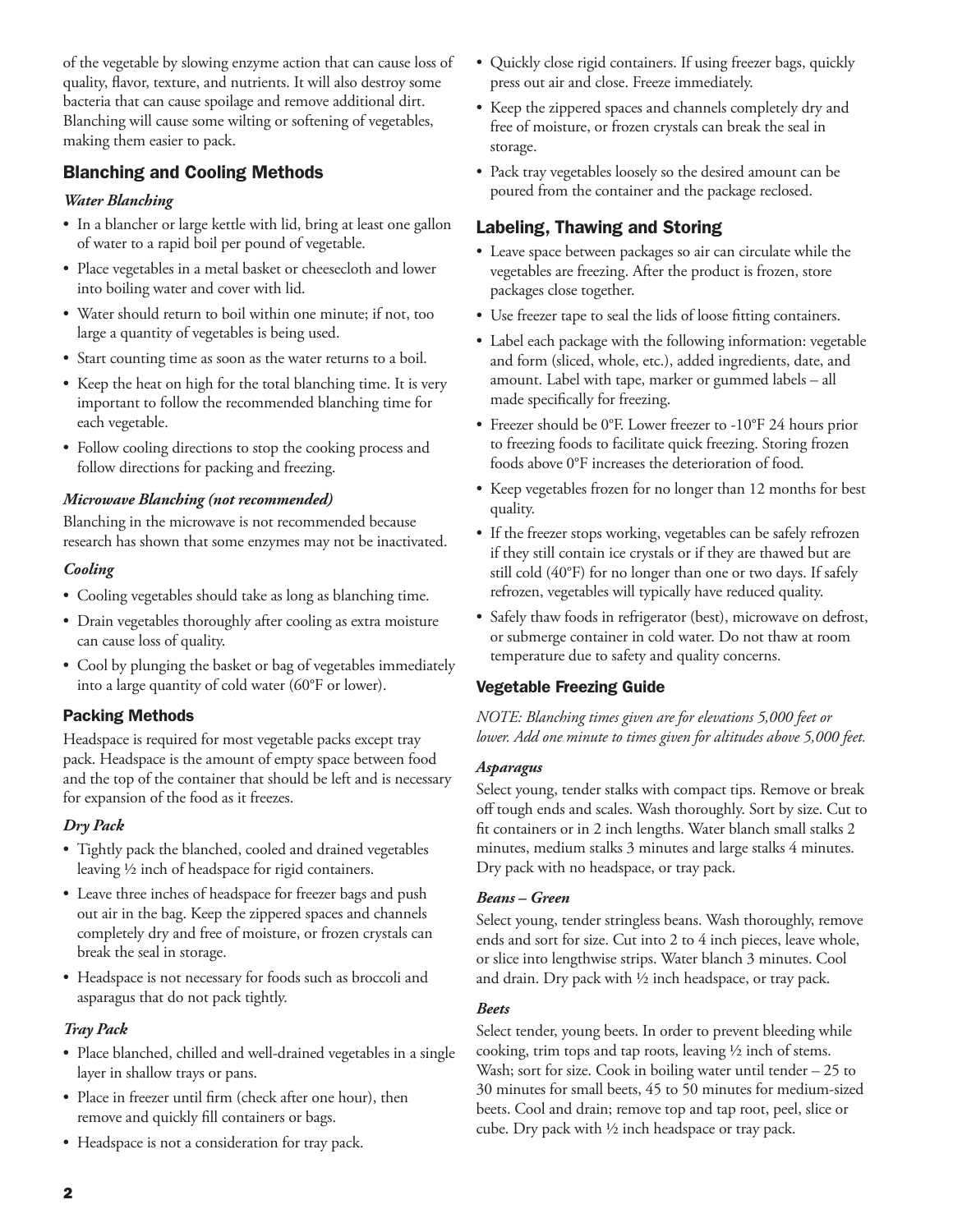#### *Broccoli*

Select tender, dark green stalks. Wash, peel and trim stalks. To remove insects from heads, soak 30 minutes in salt solution 4 teaspoons salt per gallon water. Rinse and drain. Split lengthwise into pieces not more than 1½ inches across. Water blanch 3 minutes. Cool and drain. Dry or tray pack without headspace.

#### *Brussels Sprouts*

Select green, firm and compact heads. Wash and trim. Water blanch small heads 3 minutes, medium heads 4 minutes, and large heads 5 minutes. Cool and drain. Dry or tray pack without headspace.

## *Cabbage*

Wash. Trim coarse outer leaves off solid heads. Cut heads into medium or coarse shreds, thin wedges or separate into leaves. Water blanch 1½ minutes. Cool and drain. Dry pack with ½ inch headspace or tray pack.

#### *Carrots*

Select tender, mild-flavored carrots. Remove tops, wash and peel. Leave whole if small; dice or slice larger carrots ¼ inch thick. Water blanch whole carrots 5 minutes, diced or sliced carrots 2 minutes. Cool and drain. Dry pack with ½ inch headspace or tray pack.

## *Cauliflower*

Choose firm, tender white heads. Break or cut into pieces 1 inch across. Wash well. Soak 30 minutes in salt brine (see broccoli), if needed to drive out insects. Rinse and drain. Blanch 3 minutes in boiling water containing 4 teaspoons salt per gallon water. Cool and drain. Dry pack without headspace or tray pack.

## *Celery*

Select crisp, tender stalks and wash thoroughly, trim and cut stalks into 1 inch lengths. Water blanch 3 minutes. Cool and drain. Dry pack without headspace or tray pack. Use in cooked products.

## *Corn – Cut*

Husk, remove silk, trim ends and wash. Water blanch 4 minutes. Cool and drain. Cut kernels from cob, but cut only ⅔ depth of kernels. Dry pack with ½ inch headspace, or tray pack.

## *Corn – Cream Style*

Water blanch 4 minutes, cool and drain. Cut kernel tips and scrape cobs with the back of a knife to remove juice and heart of kernel. Dry pack with ½ inch headspace.

## *Corn on the Cob*

Husk, remove silk, wash and sort for size. Water blanch small ears 7 minutes, medium ears 9 minutes and large ears 11 minutes. Cool and drain. Pack in plastic freezer bags with ½ inch headspace.

## *Eggplant*

Peel, cut into slices ⅓ inch thick. Water blanch 4 minutes in 1 gallon of boiling water containing ½ cup lemon juice. Cool and drain. Dry pack, leaving ½ inch headspace, or tray pack in layers separated by sheets of freezer paper.

#### *Greens*

Wash young, tender leaves well. Remove tough stems and imperfections. Cut in pieces, if desired. Water blanch collards for 3 minutes, all others for 2 minutes. Cool and drain. Dry pack with ½ inch headspace.

#### *Herbs*

Wash and drain; trim or chop. Wrap a few sprigs or leaves in freezer wrap and place in freezer bag and seal. Use in cooked dishes as product becomes limp when thawed.

#### *Mushrooms*

Select mushrooms free of spots or decay. Sort for size. Wash and drain. Trim off ends of stems. Slice or quarter mushrooms larger than 1 inch across. Mushrooms will have a better color if given anti-darkening treatment before blanching. For antidarkening, dip mushrooms to be blanched for 5 minutes in solution of 1 teaspoon lemon juice or 1½ teaspoons citric acid per pint water. Mushrooms need to be steam blanched, not water blanched. For steam blanching, use a pot with a tight lid and basket that holds the food 3 inches above the bottom of the pot. Put one to two inches of water in the pot and bring to a boil and place mushrooms in basket in a single layer so steam reaches all parts quickly. Cover the pot, leave heat high and start counting steaming times as soon as the lid is on. For whole or quartered mushrooms, steam blanch for 9 minutes; for sliced mushrooms, steam blanch for 5 minutes. Cool and drain. Mushrooms may also be lightly sautéed prior to freezing. Dry pack cooled mushroomswith ½ inch headspace after cooling mushrooms.

**WARNING:** The toxins of poisonous varieties of mushrooms are not destroyed by drying or cooking. Only a certified expert can differentiate between poisonous and edible varieties. Morrell mushrooms are especially hard to differentiate from the poisonous false morrell. Please contact your county Extension agent for determining the procedure needed to verify if the mushroom is safe to consume.

## *Onions – Whole, Green*

Wash and peel onions. **Whole onions**: water blanch 3 to 7 minutes until center is heated; cool and drain. Dry pack with ½ inch headspace. **Chopped green onions**; green onions can be chopped for soups and salads and frozen without blanching. Dry pack with ½ inch headspace.

## *Parsnips*

Remove tops, wash, peel and cut in ½ inch cubes or slices. Water blanch 3 minutes. Cool and drain. Dry pack with 1/2 inch headspace or tray pack.

## *Peas – Green*

Harvest pods when seeds are tender and well-filled. Wash, shell and discard any over-mature and immature seeds or insect damaged peas. Water blanch 2 minutes. Cool and drain. Dry pack with ½ inch headspace.